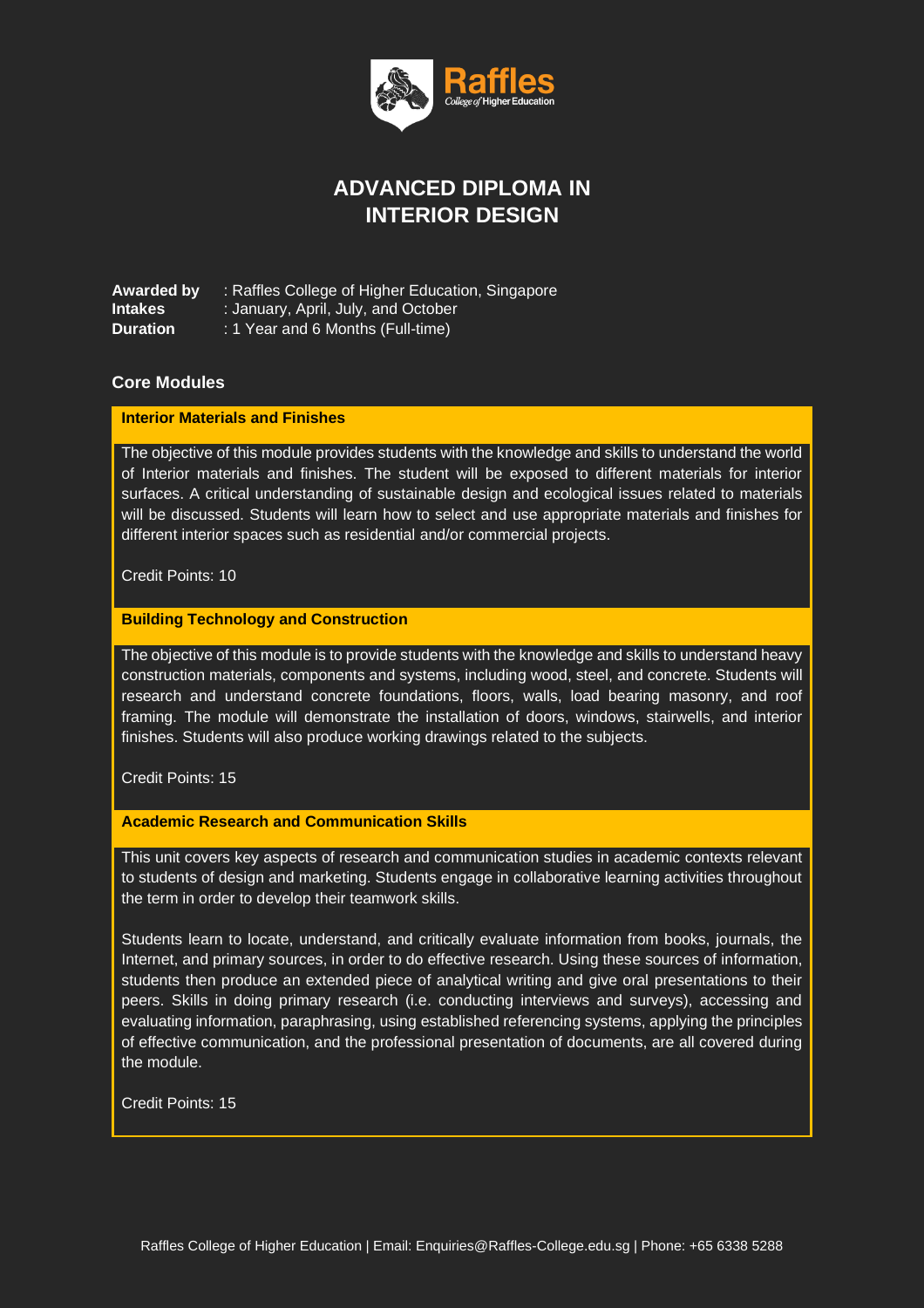

# **Presentation Drawing 2**

The objective of this module is to assist students in combining hand-drawing techniques with computer imaging to improve their drawing skills. The student will explore technique methods that can transform their presentations using mixed media – freehand and digitally. Graphic presentation will be explored to unable the student to prepare and present interior design projects.

Credit Points: 10

## **2D Computer Aided-Drawing**

The objective of this module is to provide the students with the knowledge and skills to use 2-Dimensional Auto-Cad software as a drafting tool. The student will apply the proper settings, command tools and modifying tools to create technical drawings such as floor plans, elevations, sections and details. The students will develop the correct skills to express their design ideas and technical knowledge to create a drawing file using the Auto-Cad software. The knowledge and skills attained in this module will help them create professional technical drawings.

Credit Points: 10

## **Design Studio – Residential**

The objective of this module provides the students with knowledge and skills to be able to analyze and develop interior spaces for typical residential projects (100 – 200SQ M). Following the study of abstract fundamentals of space and form in design principles, students will apply these principles for the planning of interior spaces. The understanding of programming and developing a design brief will be formulated. Emphasis will be on planning for specific human needs, combining geometric concepts of form and space with pragmatic fundamental use and planning standards.

Credit Points: 25

### **Lighting Fundamentals and Design**

The objective of this module is to provide students with technical information and necessary knowledge related to lighting design. Students will be introduced to the fundamentals of lighting principles, concerning indoor environments, and setting specific atmospheres within a given set of specifications associated with different lighting requirements. The emphasis of this module will be on the specifications of lighting fixtures and basic calculation according to usages of spaces, and understanding the importance and relevance of lighting elements within a contemporary design environment.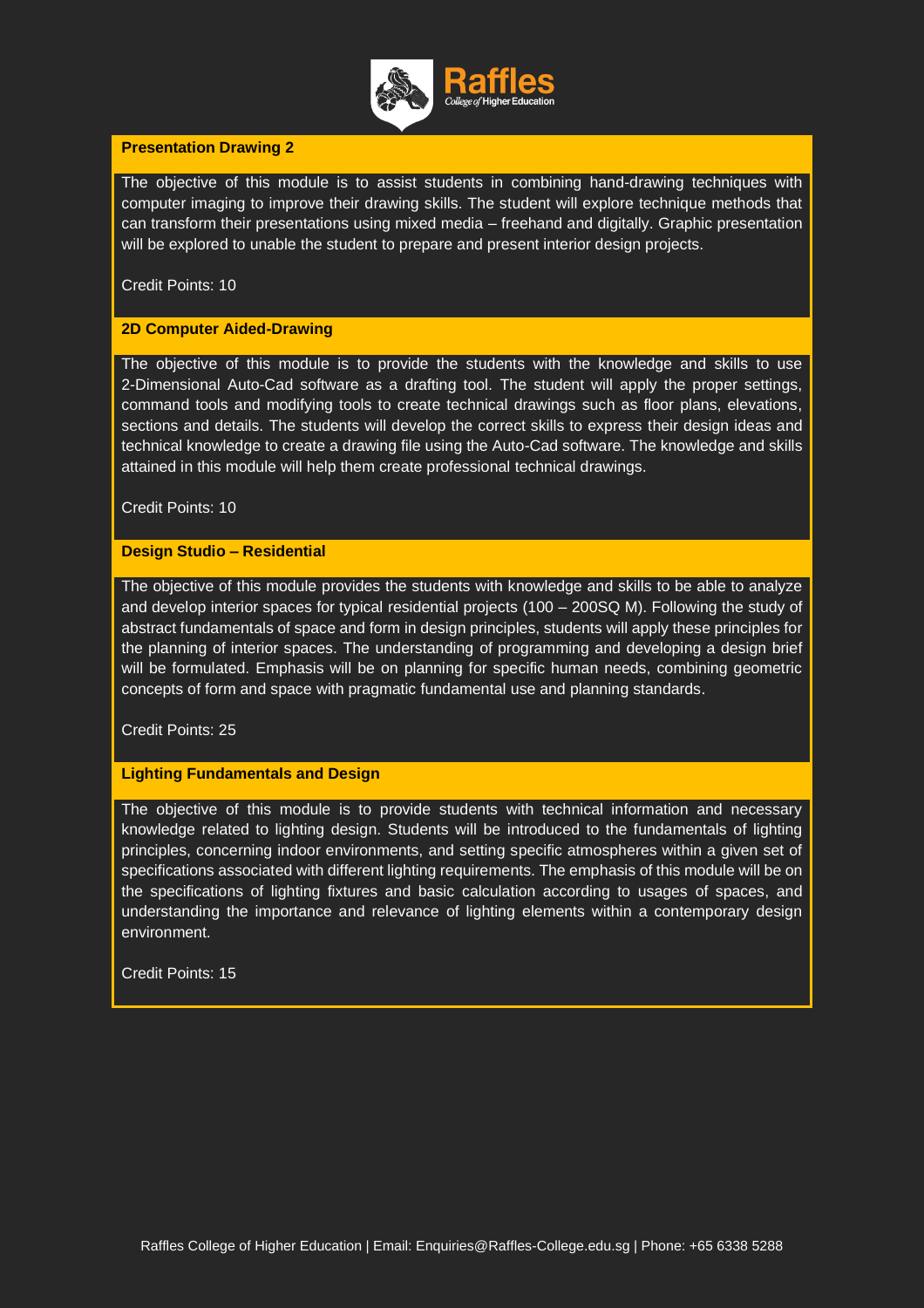

## **3D Computer Aided-Drawing/REVIT**

The objective of this module is to provide the students with the knowledge and skills to use 3-Dimensional Auto-Cad and Revit design software. The student will apply their knowledge to create 3D Virtual models of furniture and Interior spaces. The students will develop the correct skills to express their design ideas and convert them as a drawing file using the design software. The knowledge and skills attained in this module will help them create professional interior design drawings and presentations.

Credit Points: 15

## **Design Studio – Retail**

The objective of this module provides the students with knowledge and skills to conceptualize design solutions for retail spaces. The focus is on the understanding of retail branding through interior design; their specialized requirements and thematic concepts. Advanced design issues related to retail store design will be emphasized such as commercial space planning, store image, ambience, storefronts, merchandise display, fixtures, lighting, signage and ergonomic requirements; all in creating a desirable shopping experience.

Credit Points: 25

### **Construction Studies 1**

The objective of this module is to introduce interior construction details. The module provides students with the knowledge and skills of millwork conventional detailing. Standard reference drawing systems shall be applied to construction detail drawings. Simple sets of construction drawings with carefully coordinated and interrelated groupings of individual graphic components will be created to develop the basic fundamentals for detailing.

Credit Points: 15

# **Furniture Design and Application**

The objective of this module is to introduce students to the history and theory of furniture design and the application of history and theory to the furniture design process. Students will research and analyze the design and history of furniture, developing knowledge of material and form and their relation to cultural context. Students will also develop an understanding of the importance of ergonomics in the function of furniture. The ultimate goal of this module is to understand that history and theory can be inextricably connected to the design process and that a greater ability in theoretical and critical thinking will allow a greater ability in innovation.

Credit Points: 15

### **Computer Rendering and Animation**

The objective of this module provides the student with the knowledge and skills to use 3D Studio Max software. The student will develop the correct skills to express and explore his/her design ideas in a 3D environment. The knowledge and skills attained in this module will help the student to create professional 2-D presentations and animation.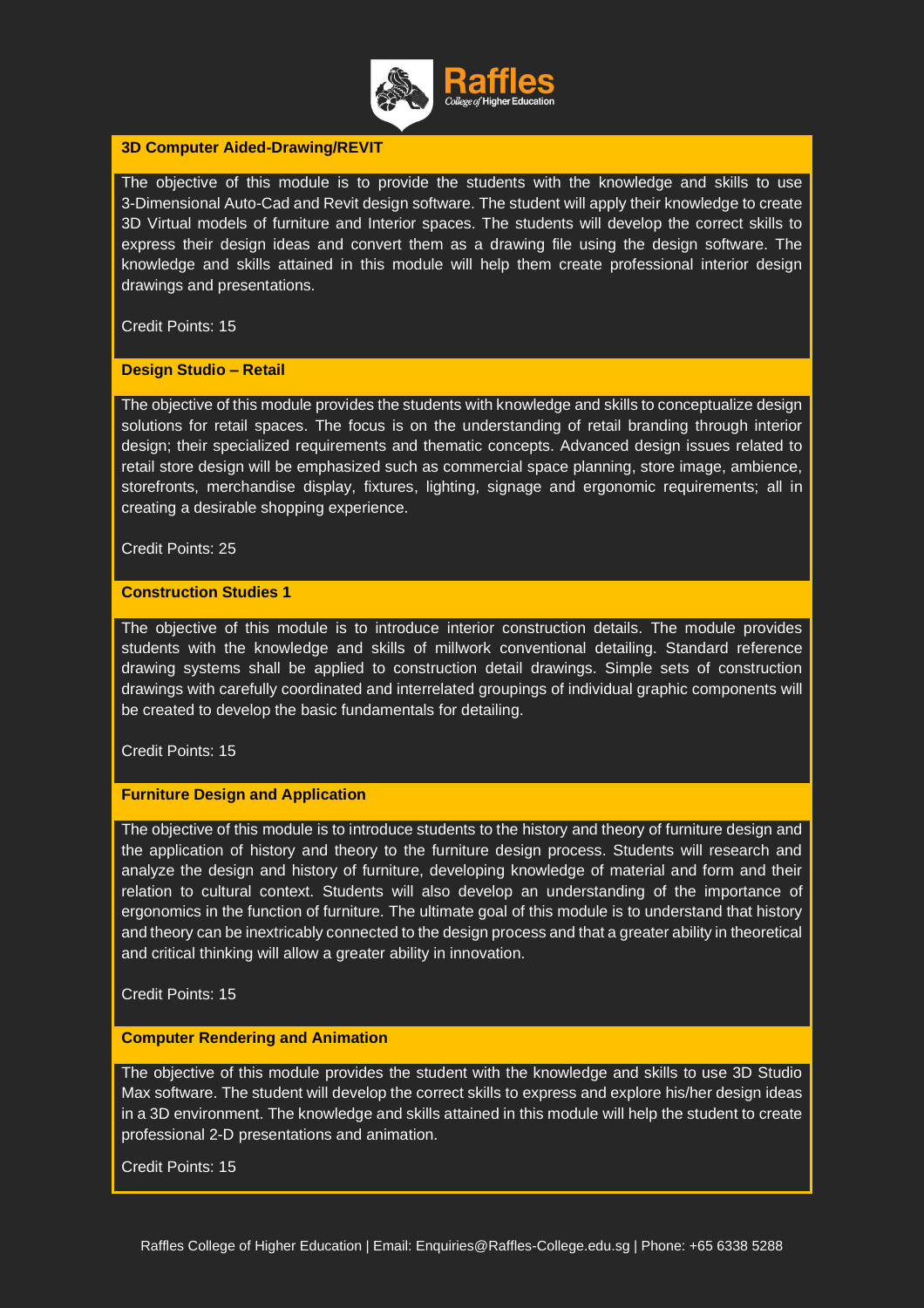

## **Construction Studies 2**

The objective of this module further integrates interior construction details and drawings related to commercial projects. Students will continue to examine working drawing production and techniques, and will be encouraged to do external field research. Environmental systems such as electrical planning, plumbing systems, air-conditioning distribution and security such as sprinkler systems in building will be studied. The principles of acoustic in buildings will be introduced. The project done by the students in Design Studio 2 will be used to develop into a set of construction drawings.

## Credit Points: 15

### **Design Studio – Office**

To provide the students with knowledge and skills to conceptualize design solutions related to office projects. In this module a large office project (500SQ M) will be developed. The course focuses on how to think the working spaces according to the current working tendencies. The student will be exposed to existing design projects, space planning requirements and analysis of precedent studies. These studies will help the students to develop innovative design solutions for office space. The selection of office furniture and systems will be part of the design solution.

Credit Points: 25

# **Design Studio – Restaurant & Hospitality**

To provide the students with knowledge and skills to conceptualize design solutions related to service projects such as restaurant and hospitality (500SQ M to 750SQ M). The student will learn different problems related to this category of projects in order to understand one space with different requirements which should interact among each other (function, aesthetics, theme, culture, staff, target clients, etc). A development of a furniture project within restaurant or hospitality design is mandatory and will allow the students to develop the understanding of smaller details related to large projects.

# Credit Points: 25

### **Budget, Costing and Documentation**

The objective of this module provides the students with knowledge and skills to develop budget estimation and actual pricing for interior design projects. Students will learn how to forecast cost and detailed estimate. They will be working with simple mathematical formulas to complex formulas to obtain the correct data of areas and volumes. The emphasis will also be on how to deal the direct and indirect cost and overheads, and will help them to provide a realistic cost conscious design fit for their future client's budget. This module also includes an introduction to Codes and Regulations and students will be exposed to the different types of contracts and procedures during the construction phases of a project.